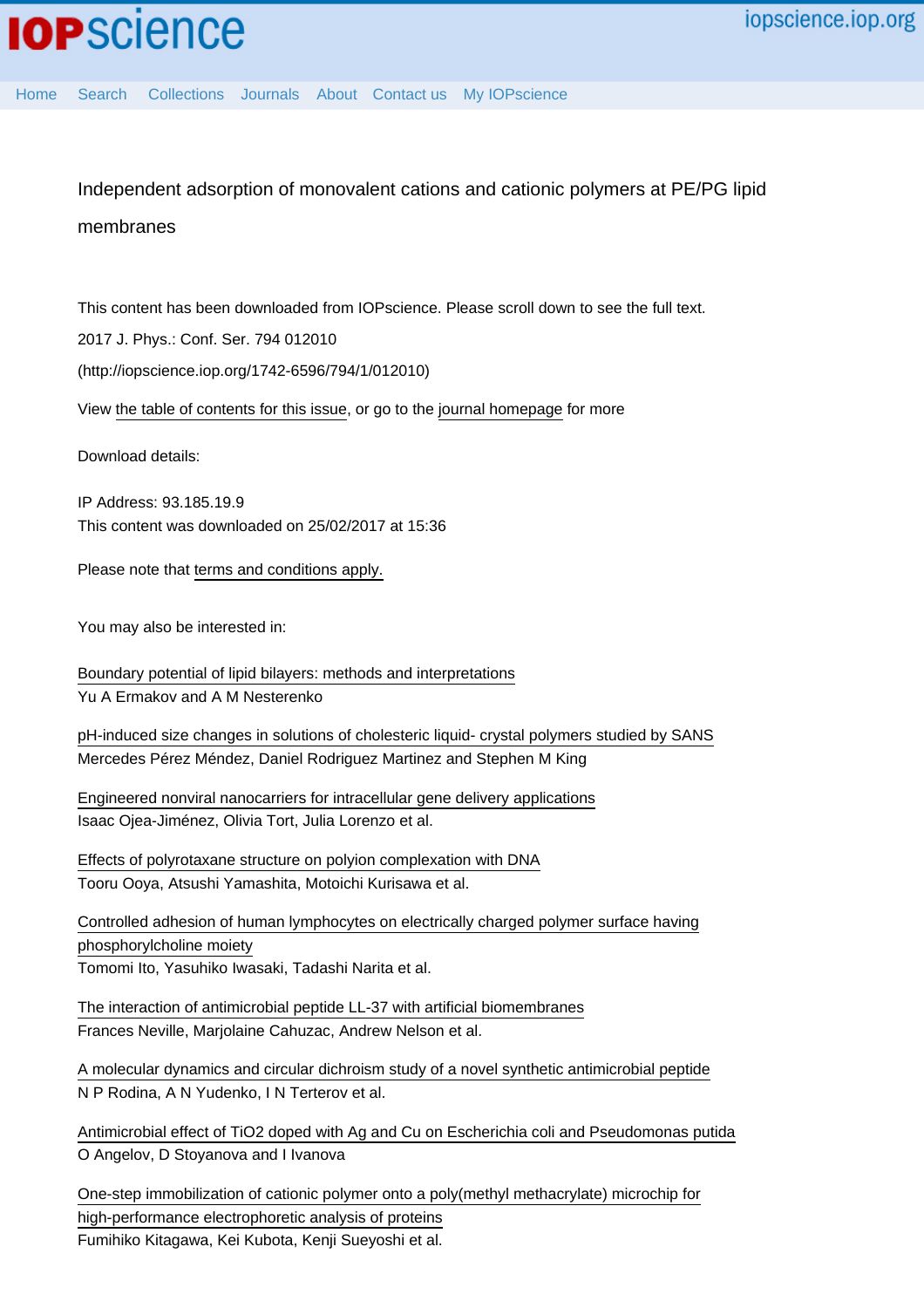# Independent adsorption of monovalent cations and cationic polymers at PE/PG lipid membranes

Daria A Khomich<sup>1</sup>, Alexey M Nesterenko<sup>1,2\*</sup>, Andrei Yu Kostritskii<sup>3</sup>, Diana A Kondinskaia<sup>3</sup>, Yuri A Ermakov<sup>4</sup>, Andrey A Gurtovenko<sup>3,5</sup>

<sup>1</sup> Biological Faculty, Lomonosov Moscow State University

<sup>2</sup> Belozersky Institute of Physico-Chemical Biology MSU

<sup>3</sup> Faculty of Physics, St. Petersburg State University

<sup>4</sup> Frumkin Institute of Physical Chemistry and Electrochemistry, RAS

5 Institute of Macromolecular Compounds, RAS.

E-mail: comconadin@gmail.com

Abstract. Synthetic cationic polymers constitute a wide class of polymeric biocides. Commonly their antimicrobial effect is associated to their interaction with bacterial membranes. In the present study we analyze the interaction of various cationic polymers with model bacterial membranes comprised of a mixture of phosphatidylethanolamine (PE) and phosphatidylglycerol (PG). We describe a polymer-membrane interaction as a process of modification of the surface charge. It is well known that small monovalent inorganic cations  $(Na^+, K^+)$  cannot overcharge the surface of a bilayer containing anionic lipids. In contrast, polycations are able to overcharge anionic membranes and demonstrate a very large input to the electric field distribution at the membrane-water interface. We aimed here to study the electrostatic effects associated with the interaction of polycations of different types with a model lipid membrane whose composition closely resembles that of bacterial membranes ( $PE:PG = 1:4$ ). Four different cationic polymers (polyvinylamine, polyallylamine, poly-L-lysine and polyethylenimine) were adsorbed at a model PE/PG bilayer in MD simulations. Adsorption of sodium cations was inspected separately for PE/PG bilayers of different composition and cation's binding parameters were determined. From computational experiments and consequent theoretical analysis we concluded that sodium adsorption at anionic binding sites does not depend on the presence of polycations. Therefore, we hypothesize that antimicrobial activity of the studied cationic polymers should depend on the ionic composition of the medium.

#### 1. Introduction

There are many substances that are able to provide antimicrobial activity and a large number of these biocides are cationic polymers. Their bactericidal effect depends on the length of the polymer chain and is followed from their interaction to the bacterial membrane [1].

Prokaryotic membrane usually carry a negative surface charge as it contains anionic and zwitterionic lipids. Bactericidic effect of polycation can be associated with membrane neutralization, thus it is important to create a quantitative description of polymer-membrane interaction and corresponding change in membrane surface charge. Such interactions may be studied on model systems, especially on phosphatidilethanolamine/phosphatydilglycerol (PE/PG) mixtures in the case of prokaryotic membranes [2]. Molecular dynamic technique looks very attractive and powerful for such investigation.

Content from this work may be used under the terms of th[eCreative Commons Attribution 3.0 licence](http://creativecommons.org/licenses/by/3.0). Any further distribution  $\left(\mathrm{cc}\right)$ of this work must maintain attribution to the author(s) and the title of the work, journal citation and DOI.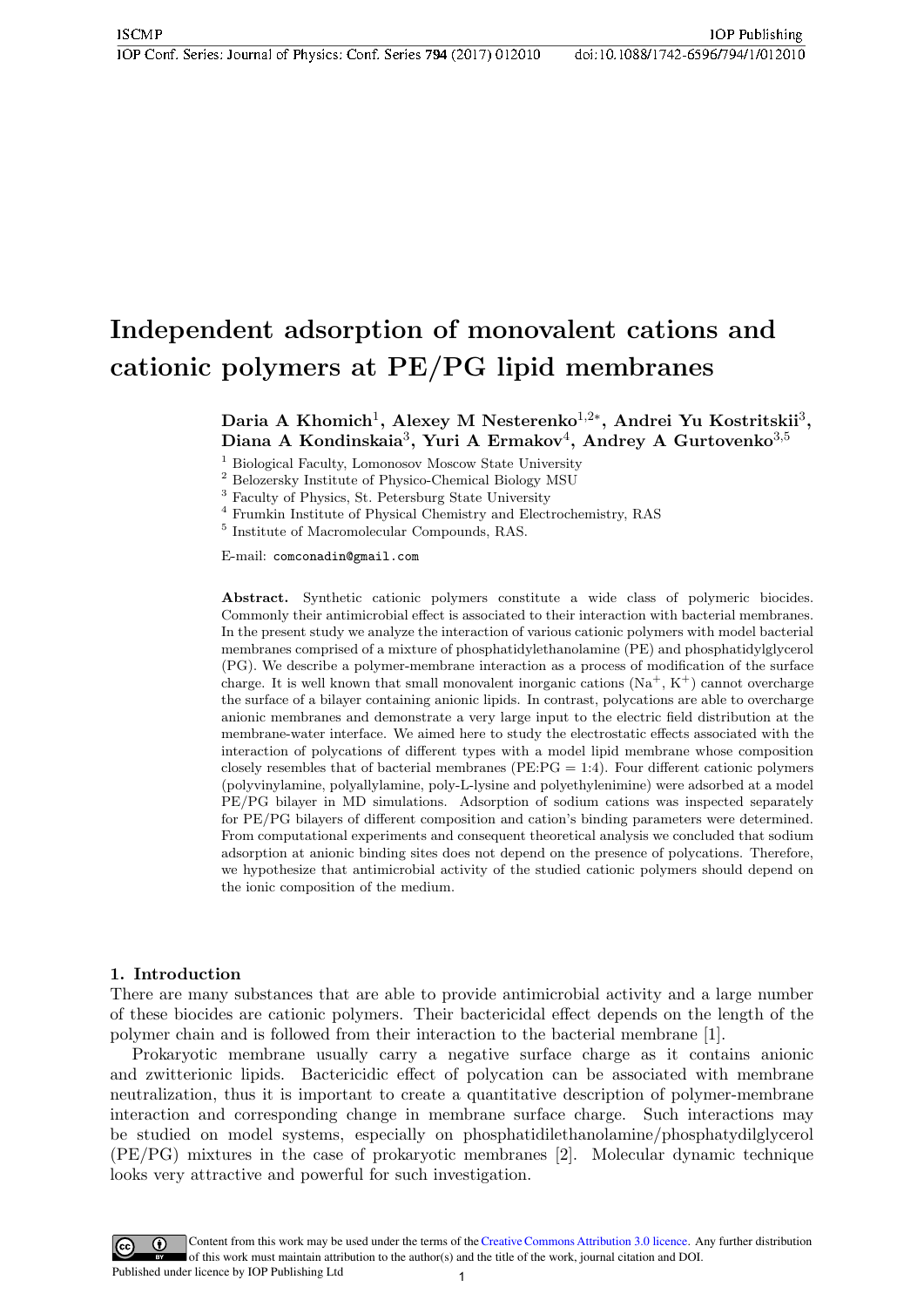Polycations, contrary to monovalent ions, demonstrate a great contribution to electric field distribution when adsorbed at the membrane-water interface [3]. Neutralization of negatively charged surface with a polycation can be described quantitatively considering irreversible nature of polymer adsorption. Monovalent cations that are always presented in background electrolyte are also able to affect the surface charge of a bilayer containing anionic lipids. When both polycation and monovalent cation interact with anionic surface it can puzzle the situation. We performed a series of computational experiments and proved that adsorption of polycation and sodium ions can be considered as independent. We analyzed the interaction of the membrane with monovalent ions individually before studying their joint action. First part of the work is devoted to interaction of sodium cations to PE/PG bilayers of different lipid compositions. Next we analyze interaction of four cationic polymers to PE/PG bilayer in the presence of sodium as a background electrolyte. As a result the quantitative description of polycation adsorption is introduced and verified over the set of computational experiments.

## 2. Adsorption of monovalent cations

## 2.1. Theoretical background

All of monovalent cations have a non-zero affinity to negatively charged phospholipids [4], whereas  $K^+$  and  $Na^+$  is almost not adsorbed on neutral (zwitterionic) phospholipids [5]. All the ions create an electric double layer (EDL) through their interaction to anionic lipids, wherein ions adsorbed at lipid/water interface penetrate the membrane at certain depth. Thickness of the dense layer is determined by the heads of phospholipids and their interaction to adjacent water [6]. Relation between ion adsorption, membrane surface potential and surface charge in such systems can be described with sufficient accuracy by means of Gouy-Chapman-Stern theory  $(GCS)$ .

Following Ermakov [4] we describe cation equilibrium between membrane and adjacent solution with the Langmuir adsorption isotherm. Also we assume only anionic lipids to be the binding centers for cations. Surface filling  $\theta$  can be expressed as a ratio of the surface density of these centers, free from the cations  $(\sigma)$ , and a their total density  $(\sigma_{max})$ :

$$
1 - \theta = \frac{\sigma}{\sigma_{max}} = \frac{1}{1 + KC(0)} , \qquad (1)
$$

where K is the adsorption constant and  $C(0)$  is the concentration of the cation at the outer Helmholtz plane (the border beyond which ions have a Boltzmann distribution is called 'outer Helmholtz plane'). Note that the amount of ions adsorbed at the interface depends on the concentration of ions at the outer Helmholtz plane  $C(0)$  and not on the ion concentration in bulk. Both center densities  $\sigma$ ,  $\sigma_0$  are expressed as charge densities.

Total density  $\sigma_{max}$  is linearly related to the concentration of the anionic lipid in the mixture  $(\alpha)$ :

$$
\sigma_{max} = Q \cdot \alpha \tag{2}
$$

Next, we transform (1):

$$
C(0) = \frac{\alpha}{\sigma} \cdot \frac{Q}{K} + \frac{1}{K} \,. \tag{3}
$$

If the computational experiment data are represented in coordinates  $C(0)$  and  $\alpha/\sigma$  it is possible to determine the parameters of adsorption  $(Q \text{ and } K)$  as parameters of linear fit.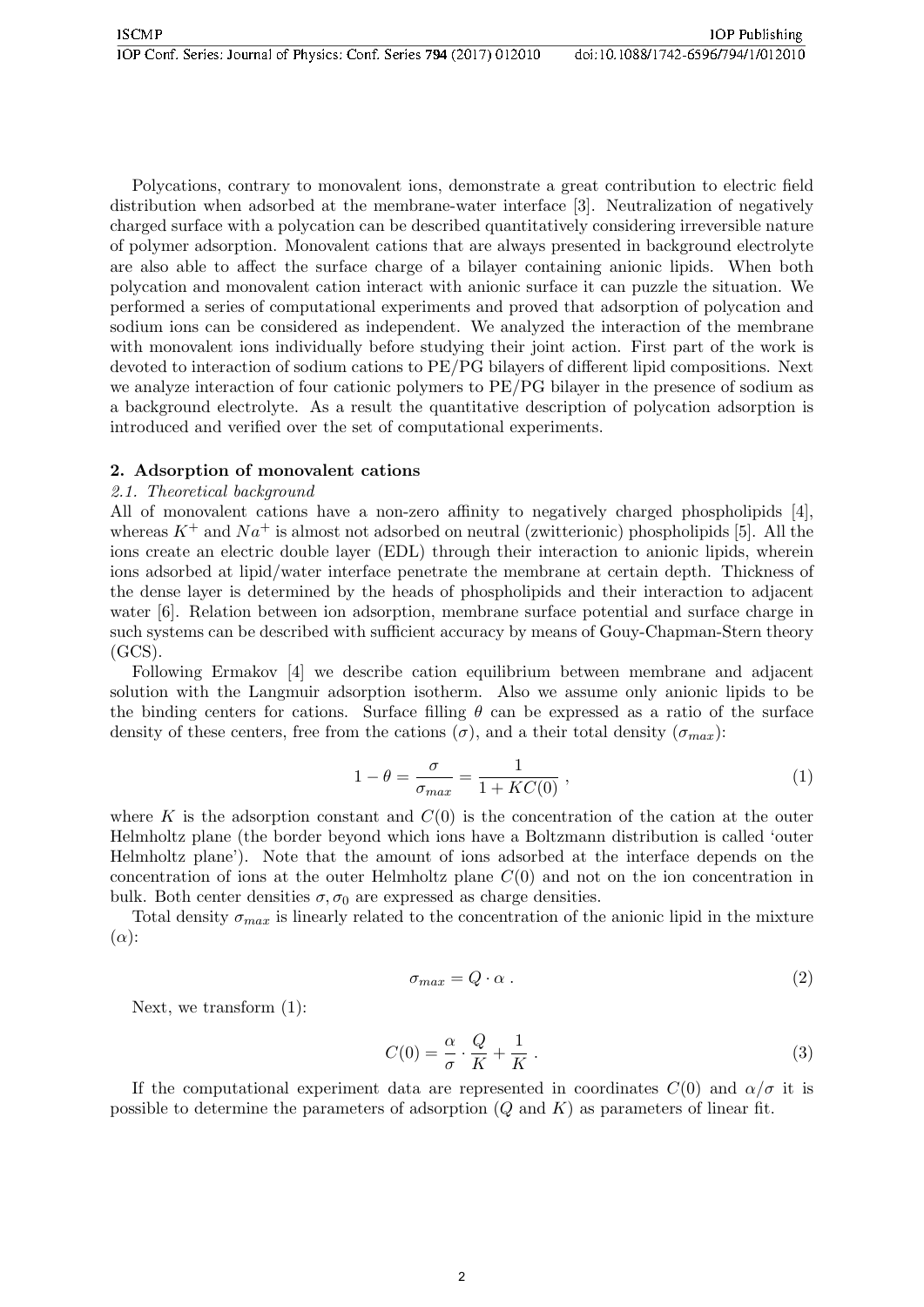# 2.2. Computational details

Simulation was performed using the MD method in all-atom force field SLipids [7]. Length of the trajectories was 1 microsecond. Last 0.3 µs of every trajectory was analyzed as a stationary state. Membranes for experiments with monovalent cations were modeled at various ionic strengths, for systems having an ionic strength of 50 mM size of membrane was 20 lipid per monolayer (a total of 40 molecules) for the rest of 10 lipid per monolayer. Size of the system averaged 20000 atoms for systems of 40 lipid molecules and 10000 atoms for systems of 20 lipid molecules.

We determined the localization of the outer Helmholtz plane in order to determine the potential and the charge on the surface of the membrane. According to distribution of components at the lipid-water interface, for our systems the position of this plane was defined at 9 Å from average  $C_{\alpha}$  atoms of phospholipid glycerol.

The distribution of the electric potential in the Gouy-Chapman model described by potential of mean force  $(\Psi_{PMF})$  [6]:

$$
\Psi_{PMF} = \frac{zRT}{F} \cdot \frac{C(0)}{C(\infty)},\tag{4}
$$

where  $z$  — ion charge number,  $C(0)$  — the concentration of ion at the outer Helmholtz plane defined above,  $C(\infty)$  — concentration in the bulk solution.

#### 2.3. Computational results

The adsorption of sodium cations to (PE/PG) model system was observed using molecular dynamics simulation. We compared the area per lipid and the thickness of simulated membranes to corresponding experimental values [8] in order to validate the molecular model. At room temperature the model membrane made of pure POPG has average area per lipid of 67.7  $\AA^2$ whereas the natural membrane of the same composition has the experimental value of 66.1  $\AA^2$ . At 65<sup>o</sup>C corresponding values are 72.2 and 71.3  $\AA^2$ . Full thickness of membrane  $(D_{HH})$  is defined by many authors as the distance between the peaks on the plot of electron density whereas the thickness of the layer of hydrophobic hydrocarbon chains of lipids  $(2D_C)$  can be calculated from the distance between peaks in the derivative of the last plot. The computed values  $(D_{HH} =$ 38 Å,  $2D_C = 25$  Å) are also in a good agreement with experimentally measured: 37.4 and 27.8 Å, respectively.

We use equation (3) to evaluate the adsorption parameters, such as adsorption constant K and the surface density of binding sites Q, in accordance with the selected model. We simulated series of lipid bilayers in different ionic solutions and determined  $C(0)$  and the ratio  $\alpha/\sigma$ .  $C(0)$  was calculated from the concentration profile, averaged over the trajectory (example of such profile is presented at figure 1b). Surface charge was calculated with Graham equation from the surface potential  $\Psi_{surf}$ , which is well described by the potential mean force (PMF). Cation concentration near the surface  $C(0)$  and its concentration in the bulk solution  $C(\infty)$  were obtained from trajectories and substituted into (4) to find PMF (see 'Computational details').  $\alpha$  is known initially as the amount of anionic lipid in the mixture prepared for simulation. For each simulated lipid bilayer we put the point  $\{C(0), \alpha/\sigma\}$  on the coordinate plane and then approximated all points by equation (3) (figure 1a). The result was: K = 2.16 M<sup>-1</sup>, Q = -17.3  $\mu$ C/cm<sup>2</sup> (for T = 300 K) and K = 7.15 M<sup>-1</sup>, Q = -25.5  $\mu$ C/cm<sup>2</sup> (for T = 340 K).

The adsorption of sodium was found to be more intensive under high temperature. Position of the main plane of the adsorption of sodium cations (figure 1b) was found on the distribution of the ions. The presence of the second peak on the chart the distribution of Na indicates the complex nature of sodium binding sites.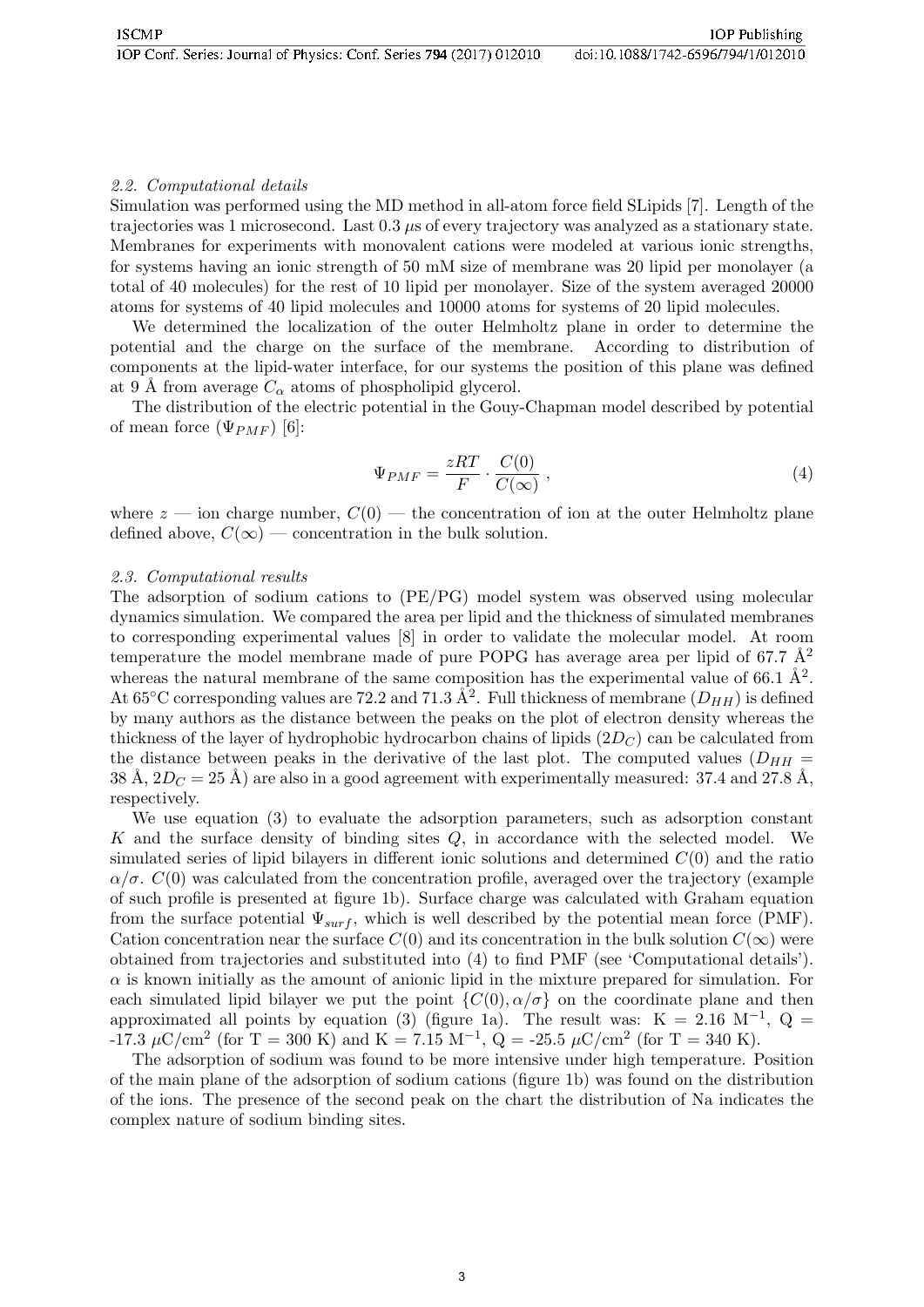

**Figure 1.** (a) Fitting the experimental values of charge density  $\sigma$  and near-surface cation concentration  $C(0)$  with equation (3). Every marker corresponds to a separate simulation of PE/PG bilayer with PG content denoted by  $\alpha$ . (b) The distribution of components at the lipidwater interface in the system POPE/POPG  $(2/3)$ , I (in bulk) = 130 mM, T = 300 K. Black curves are plotted in density units (left axis), red curves are plotted in concentration units (right axis). Yellow arrows indicate the localization of the peaks which correspond to the planes of sodium ions adsorption. The vertical dashed line indicates the position of the membrane surface (outer Helmholtz plane).

#### 3. Adsorption of polycations

#### 3.1. Theoretical background

As we shown that GCS theory describes well the adsorption of sodium cations at pure membrane we can develop the similar theory in order to estimate sodium effect in the presence of polymer at the membrane surface. Let us derive the dependency between surface potential, adsorbed surface charge and concentration of monovalent electrolyte. The complete theory is presented in [9].

The near-surface concentration of monovalent cation,  $C(0)$ , is linked with the surface electric potential through the Boltzmann equation:

$$
C(0) = C_{bulk}e^{-F\Psi_s/RT}.
$$
\n
$$
(5)
$$

Combining equations (1) and (5) provides us with an equation that links the binding site occupation  $θ$  and the surface potential  $\Psi_s$ :

$$
\theta = \frac{KC_{bulk}e^{-F\Psi_s/RT}}{1 + KC_{bulk}e^{-F\Psi_s/RT}}
$$
\n(6)

 $\Psi_s$  depends in turn on the overall surface charge density  $\sigma$ ; the corresponding relation is known as the Grahame equation. In case of a symmetrical monovalent electrolyte one has:

$$
\sigma = \sqrt{8C_{bulk}\varepsilon\varepsilon_0 RT} \sinh\left(\frac{F}{2RT}\Psi_s\right) \,. \tag{7}
$$

Next we should define surface charge dependency on occupation,  $\sigma(\theta)$ , and combine it with (6) and (7). The resulting expression will link the surface charge with the ionic concentration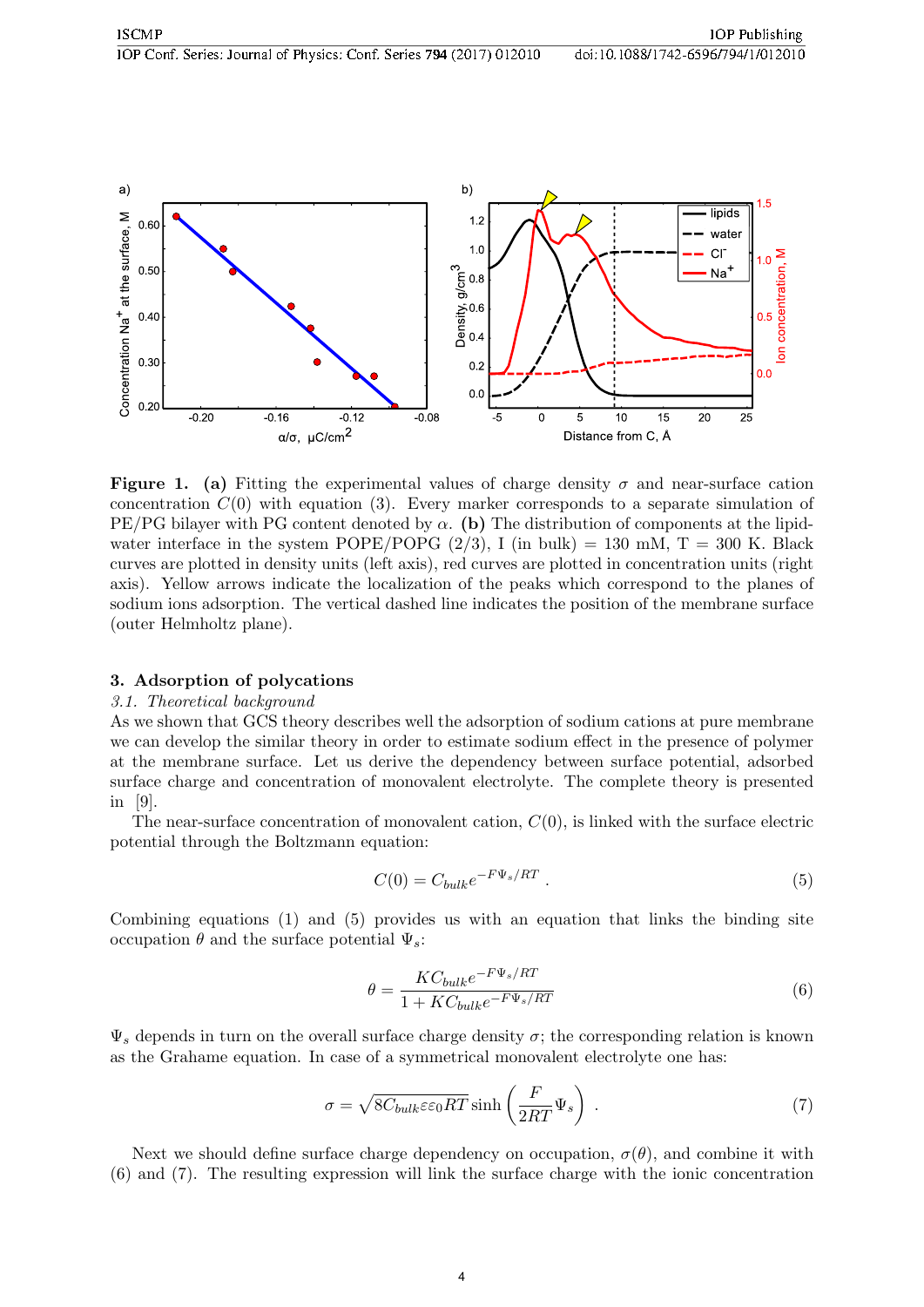and adsorption parameters. First, let us consider a polymer-free membrane system. As we assumed previously (1), if the anionic lipids are the binding sites of sodium ions one has:

$$
\sigma = -\sigma_{max} * (1 - \theta) . \tag{8}
$$

Next, let us introduce the polymer adsorption into equation (8) (we assume that polycation adsorption is irreversible which is a good approximation for our systems). If an ion and a polymer do not compete for the same binding center, one has:

$$
\sigma = -\sigma_{max} * (1 - \theta) + \sigma_p , \qquad (9)
$$

where  $\sigma_p$  is the density of the adsorbed positive charge (charge of a polycation divided on the membrane surface area).

A combination of  $(6)$ ,  $(7)$  and  $(9)$  gives:

$$
\sqrt{8C_{bulk}\varepsilon\varepsilon_0 RT} \sinh\left(\frac{F}{2RT}\Psi_s\right) + \frac{\sigma_{max}}{1 + KC_{bulk}e^{-F\Psi_s/RT}} = \sigma_p \tag{10}
$$

This equation can be validated in an experiment where polymer charge (and  $\sigma_p$ ) is varied and surface potential  $\Psi_s$  is measured. In the next section we describe such a series of computational experiments.

#### 3.2. Computational results

Several computational experiments were performed in order to test equation (10). Four polymers were adsorbed at the surface of pre-equilibrated dioleoyl-PE/dioleoyl-PG membrane (1:4): polyallylamine (PAA), polyethylenimine (PEI), polyvinylamine (PVA) and poly-L-lysine (PLL). In the experiments 1–3 molecules of a polymer were added to the bilayer in the presence of sodium chloride as a background electrolyte. Simulations were performed with systems of 128 lipids and about 10000 water molecules. The force field for polymers was developed recently [10]. The following protonation levels were used for the polymers: 15% (PAA), 50% (PVA), 50% (PEI) and 100% (PLL). One to three polymer molecule of 20 units were added to the bilayer for simulations. Detailed description of the simulation as well as resulting molecular picture of polymer-membrane interaction is provided in [9].

Polymer has 20 units in length and its protonation level corresponds to its charge at neutral pH. For each system surface potential  $\Psi_s$  was calculated as described above and in 'Computational details'. The resulting potential was plotted against polymeric charge (figure 2a) Theoretical curves are also presented at the same figure plotted for  $K = 2$ –6 M<sup>-1</sup> and  $\sigma_{max}$ 0.05  $C/m^2$  (this corresponds to 13 PG lipids per 41.5 nm<sup>2</sup>). Experimental points could be fitted with equation (10) considering  $K = 6 \; M^{-1}$ . Higher value of adsorption constant then it was obtained in the first section  $(6.0 \text{ vs } 2.5 \text{ M}^{-1})$  can be explained as a result of using different acyl tails in these two simulation series (DOPG/DOPE vs POPG/POPE). Another reason could be the following: in our simple model we can not consider all complications of joint mono- and polycation binding.

#### 4. Conclusion

As we found the adsorption of monovalent sodium cations at PE/PG lipid bilayer is perfectly described with Gouy-Chapman-Stern theory. It is the first time this theory is proved for phosphoglycerol containing bilayer. Simultaneous adsorption of monovalent cations and polycations could also be described with similar theory considering irreversible polymer adsorption and independent adsorption of mono- and polycations. The equation of joint